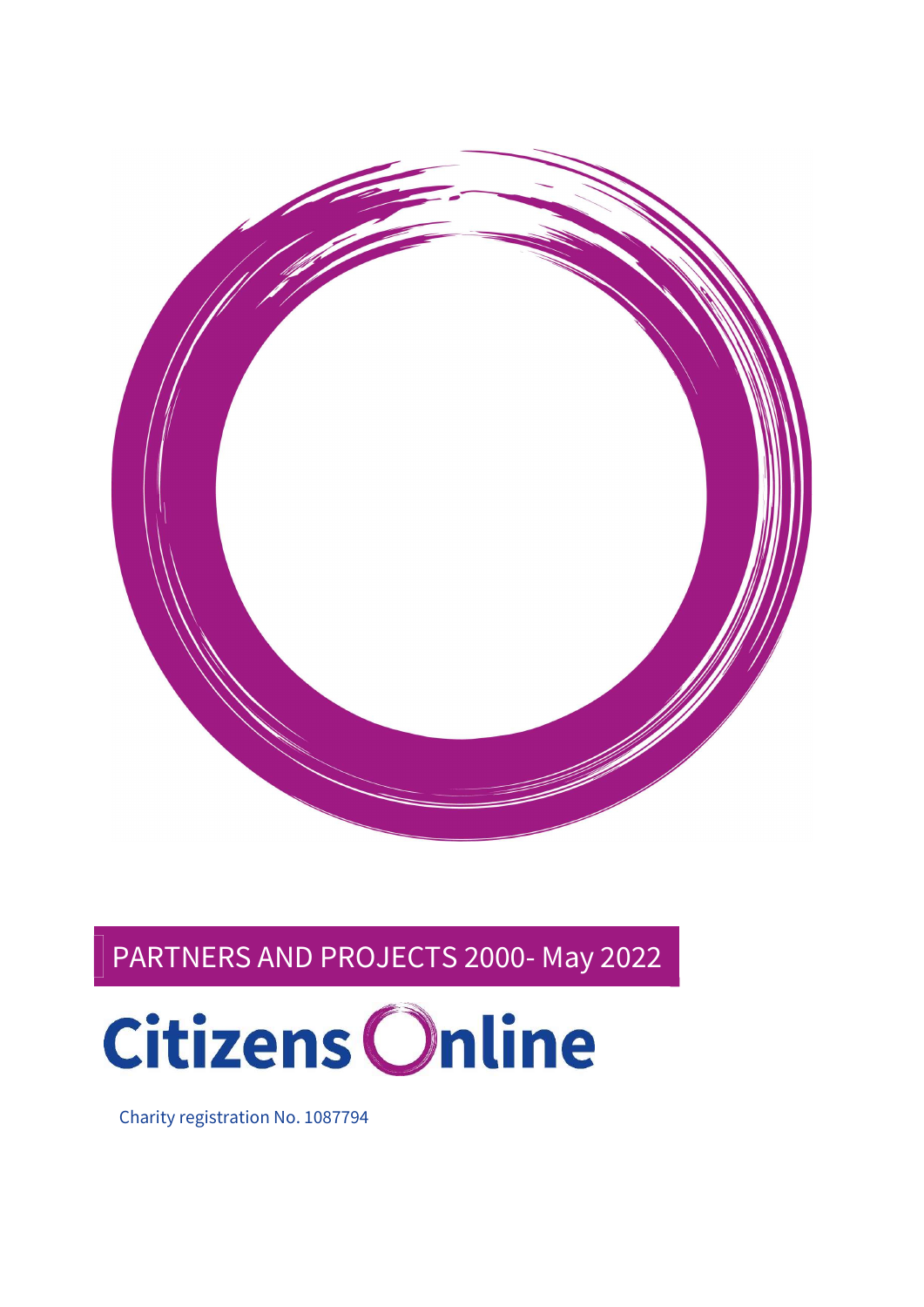#### OUR WORK, EVERETISE AND OFFER

Citizens Online is a UK digital inclusion charity, established in 2000. Our aim is to ensure that no one is left behind in the digital world which we now live in. Living during lockdown

#### OUR APPROACH

Motivating digitally excluded citizens to engage with the digital world can be difficult and requires compelling 'hooks' for each person, and indeed each organisation.

Simply 'selling' or presenting a new digital service or technology does not on its own create digital journeys – people and organisations need to understand what is beneficial for them and what an improved life or service might feel like in a digital world.

has demonstrated to everyone how important digital skills and technology are to make our lives easier. But there are 9 million adults in the UK who can't use the internet.

The people more likely to be digitally excluded are older, on low income, disabled or with low educational attainment. We want to bridge the digital divide and help everyone to use the internet confidently and safely.

We work with organisations to embed digital inclusion as part of digital transformation programmes. We aim to make digital inclusion provision sustainable and advocate three key elements to make this happen.

1. **Evidence** – we research digital exclusion risk within a locality and build a baseline for digital inclusion work.

2. Partnerships – many organisations within a local area will be providing digital inclusion support or aware that their clients and staff need support with essential digital skills. Organisations must work together to achieve greater impact.

3. Digital Champions - we know that the best way to support people with digital skills is a 1-2-1 digital champion approach. Our clients include Local Authorities, Housing Associations, CCGs, Government, Commercial Businesses and Voluntary Sector organisations.

We deliver digital inclusion projects such as Digital Brighton & Hove where we provide digital champion support to the community and operate a tablet loan

scheme. We have built a digital inclusion network of over 300 organisations in the area.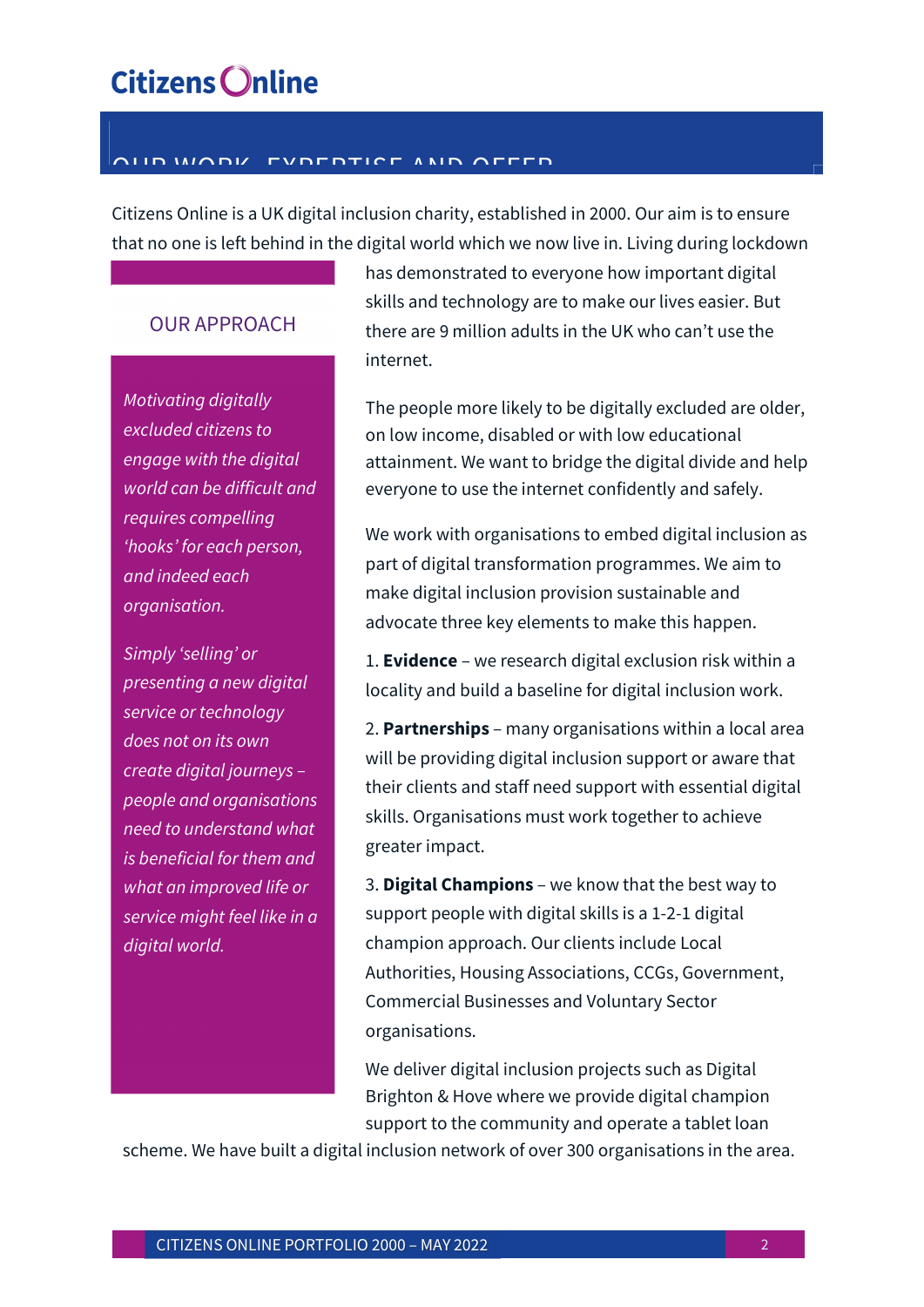We operate a national freephone digital skills helpline to support people with essential digital skills and manage over 400 digital champions across the UK. We also undertake research and evaluation projects.

Our key values underpin everything we do:

Independence - we act with honesty, integrity and fairness to earn the trust of those that we work with both internally and externally

**Collaboration** - we encourage creativity and better communication through our supportive culture which values knowledge sharing, learning and working together to achieve the best that we can

Innovation - we're an innovative and forward thinking organisation with an open and collaborative culture. We embrace change, new technologies and better ways of working in everything we do, from service delivery to our internal processes

Quality - we empower individuals to take initiative and responsibility to achieve the best results they can within time and budget

Citizens Online can also support you with any aspect of digital inclusion work from conception to evaluation and everything inbetween.

#### DANTNERSHIIDS AND ACHIEVEMENTS

Over the years we have created innovative, cross-sector partnerships to promote digital inclusion and related issues such as e-learning, the uptake of e-government services, employability, job creation, community cohesion and social inclusion.

The table below highlights some of our partnerships and achievements over the past 22 years.

Table 1: Citizens Online partnerships and achievements.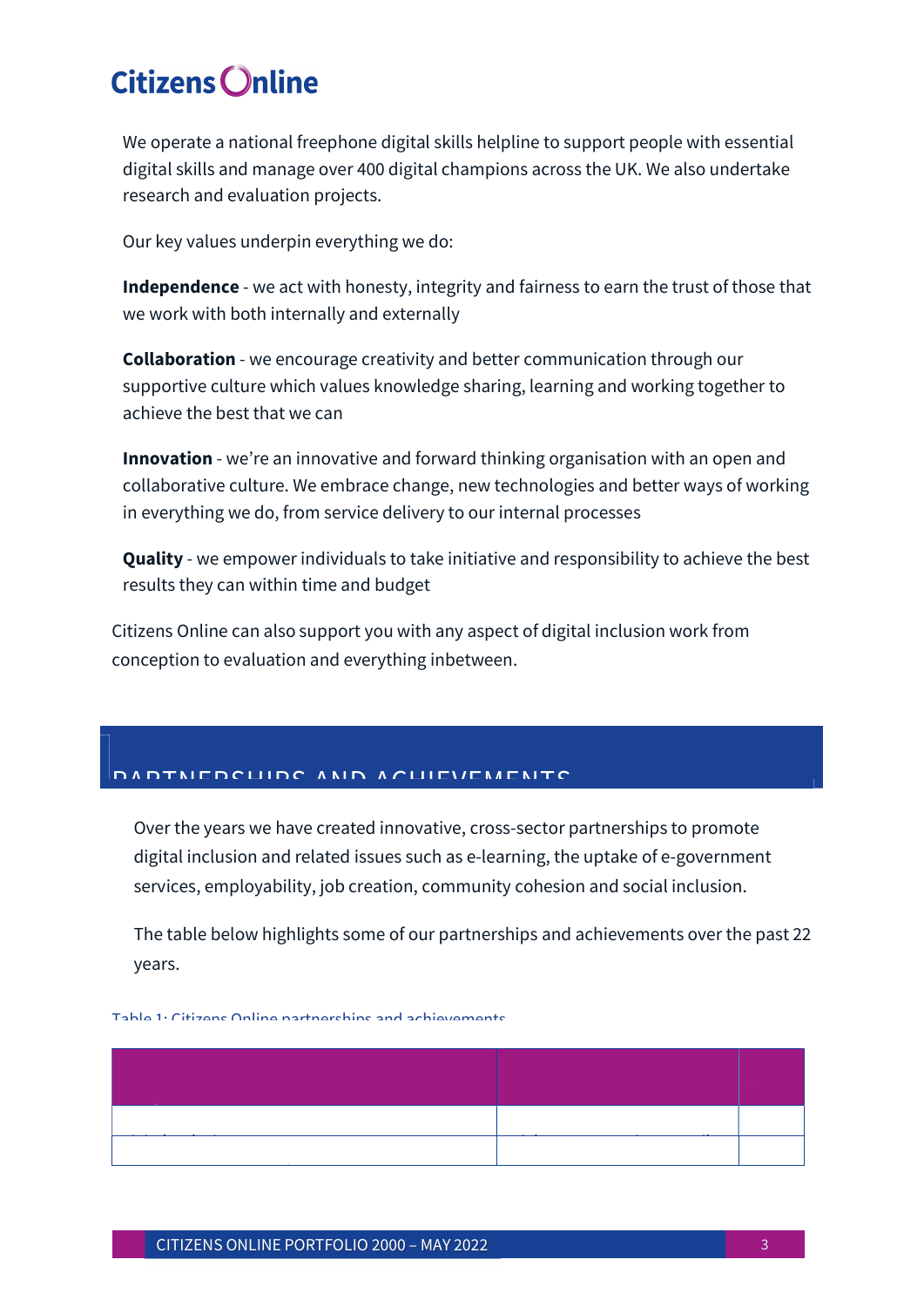| Assisted digital strategy design inc evaluation of                                                                                                       | <b>Waltham Forest Council</b>                  | 2021 |
|----------------------------------------------------------------------------------------------------------------------------------------------------------|------------------------------------------------|------|
| Support residents 55+ with digital skills support<br>including a digital skills helpline and face to face<br>digital champion support. Induct and manage | Leighton Linslade Town<br>Council              | 2021 |
| Support residents with essential digital skills,<br>devices and data. Especially those looking for                                                       | Digital Gwynedd                                | 2021 |
| Digital exclusion research and manning                                                                                                                   | Gloucestershire AgeUK (Glous                   | 2021 |
| Digital inclusion support for Sheltered housing                                                                                                          | <b>Torus Foundation</b>                        | 2021 |
| Digital skills support for Triodos customers via                                                                                                         | <b>Triodos Bank</b>                            | 2021 |
| Digital exclusion research, digital support planning                                                                                                     | <b>L&amp;O Housing / Hyperoptic</b>            | 2021 |
| Digital inclusion research, digital maturity                                                                                                             | Lambeth Council / Hyperoptic                   | 2021 |
| Supporting clients with digital inclusion                                                                                                                | St James Place - Financial                     | 2021 |
| Digital champion partnership building, support<br>with digital inclusion provision planning, digital                                                     | Kensington and Chelsea<br>Council / Hynerontic | 2021 |
|                                                                                                                                                          |                                                |      |
| Research into effect of the Pandemic on digital                                                                                                          | Centre for Aging Better                        | 2021 |
| Support to launch a Digital Champion Programme                                                                                                           | Medway Council                                 | 2020 |
| Digital Champion training & project management.                                                                                                          | Faling Council                                 | 2020 |
| Digital Inclusion Community Engagement                                                                                                                   | York Council                                   | 2020 |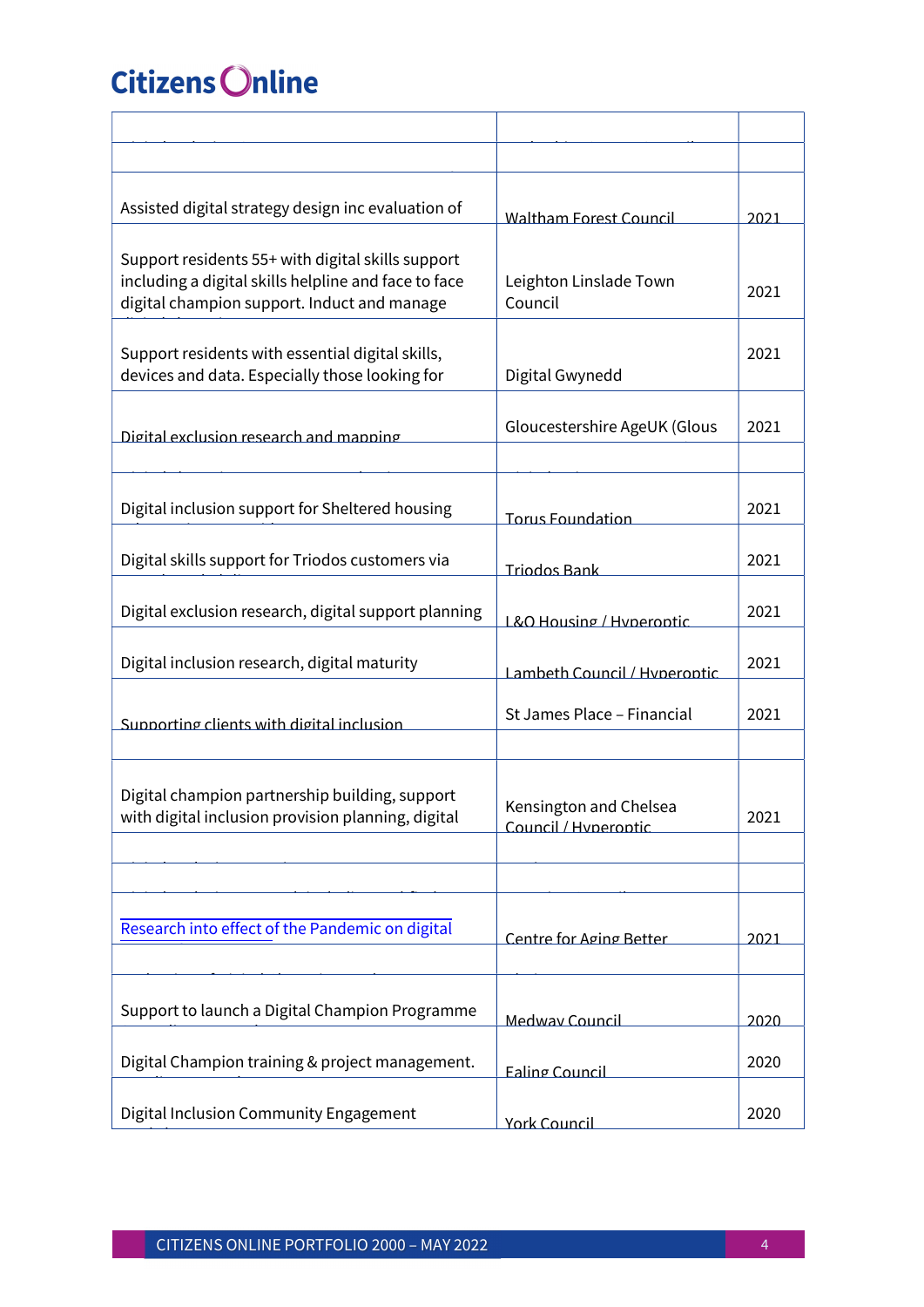| Support to set up a digital champion programme,     | <b>Bexley CCG</b>                   | 2020 |
|-----------------------------------------------------|-------------------------------------|------|
| Digital Welcome Project - Support with essential    | Greater Birmingham and              | 2020 |
| Support to design digital inclusion strategy,       | <b>Brent Council / Hyperontic</b>   | 2020 |
| Digital exclusion research, staff training, digital | <b>Barking and Dagenham Council</b> | 2020 |
| Digital exclusion research, digital champion        | North Yorkshire Councils            | 2020 |
| Digital exclusion research, staff training, digital | Charnwood Council                   | 2020 |
| Digital exclusion research, staff training, digital | Ashfield Council                    | 2020 |
| Digital exclusion research, baseline evaluation,    | <b>Fast Hampshire Council</b>       | 2019 |
| Digital exclusion research, baseline evaluation,    | Harrogate Council                   | 2019 |
|                                                     |                                     |      |
| Digital exclusion research, baseline evaluation,    | <b>Surrey County Council</b>        | 2019 |
| Equalities Impact Assessment - Digital exclusion in | <b>Public Health England</b>        | 2019 |
| Digital exclusion research, findings and            | <b>Enning Forest Council</b>        | 2019 |
| Digital exclusion research, findings and            | Town & Country Housing,             | 2018 |
| Digital exclusion research, findings and            | Dorset Council                      | 2018 |
|                                                     |                                     |      |
|                                                     |                                     |      |
| Community Fibre partnership independent             | <u>RT</u>                           | 2016 |

digital Skills strategy development BT 2016 in the strategy development BT 2016 in the strategy development BT 2016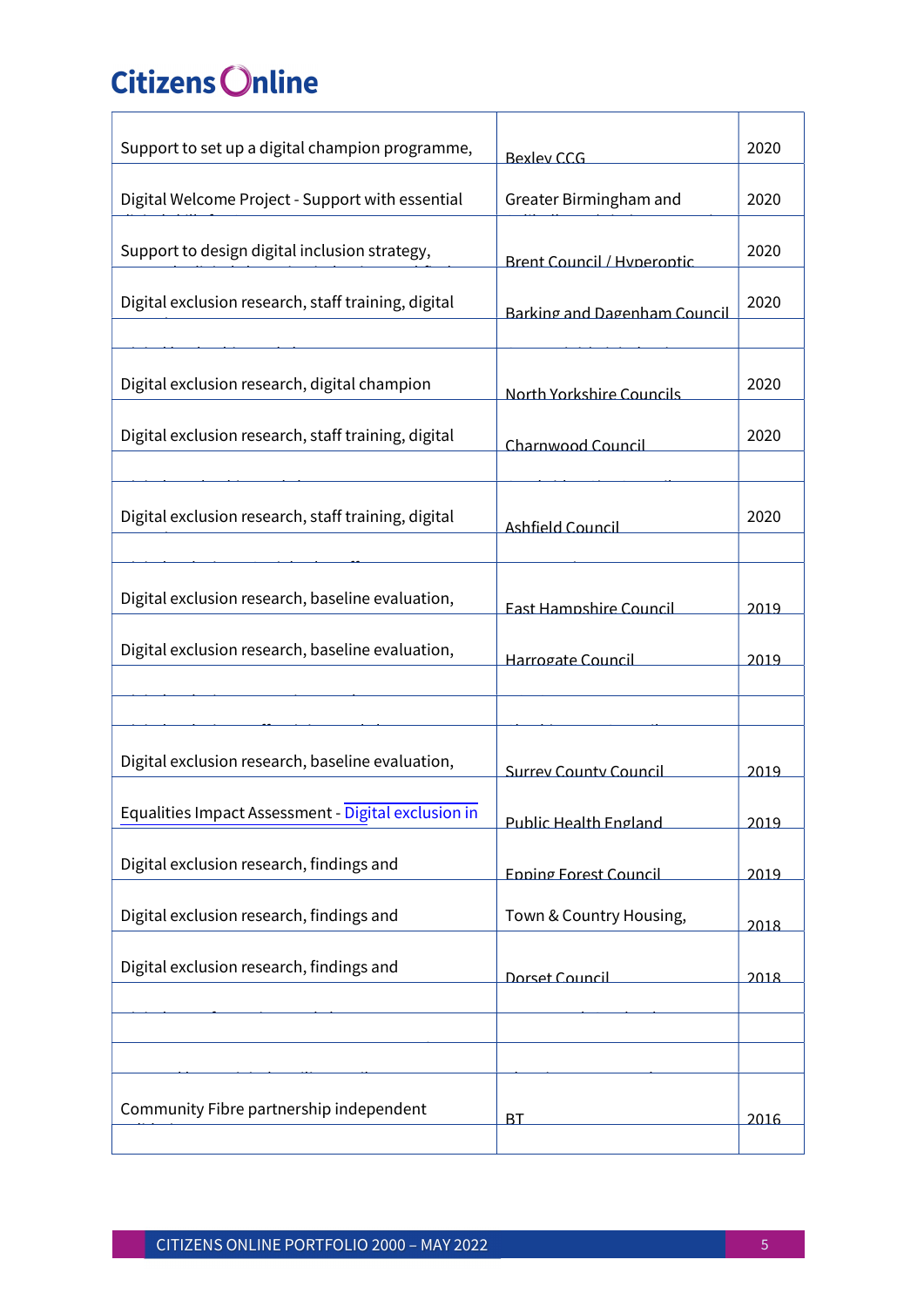| Digital inclusion research, partnership          | <b>Brighton &amp; Hove City Council</b> | 2015 |
|--------------------------------------------------|-----------------------------------------|------|
| Digital inclusion research, partnership          | <b>Gwynedd Council</b>                  | 2015 |
| Digital inclusion research, partnership          | Highlands & Islands Council             | 2015 |
| Digital inclusion research, partnership          | <b>Plymouth Council</b>                 | 2015 |
|                                                  |                                         |      |
|                                                  |                                         |      |
|                                                  |                                         |      |
|                                                  |                                         |      |
|                                                  |                                         |      |
|                                                  |                                         |      |
|                                                  |                                         |      |
|                                                  |                                         |      |
|                                                  |                                         |      |
|                                                  |                                         |      |
| Scoping an Awards Scheme for small businesses    | Highlands and Islands                   | 2013 |
|                                                  |                                         |      |
| What next for BT's Connected Society? Strategic  | RT                                      | 2013 |
|                                                  |                                         |      |
| Supporting Digital by Default Agenda             | Devon and Cornwall Job Centre           | 2013 |
|                                                  |                                         |      |
|                                                  |                                         |      |
| Delivery and consultancy support on a commercial | <b>BT</b>                               | 2011 |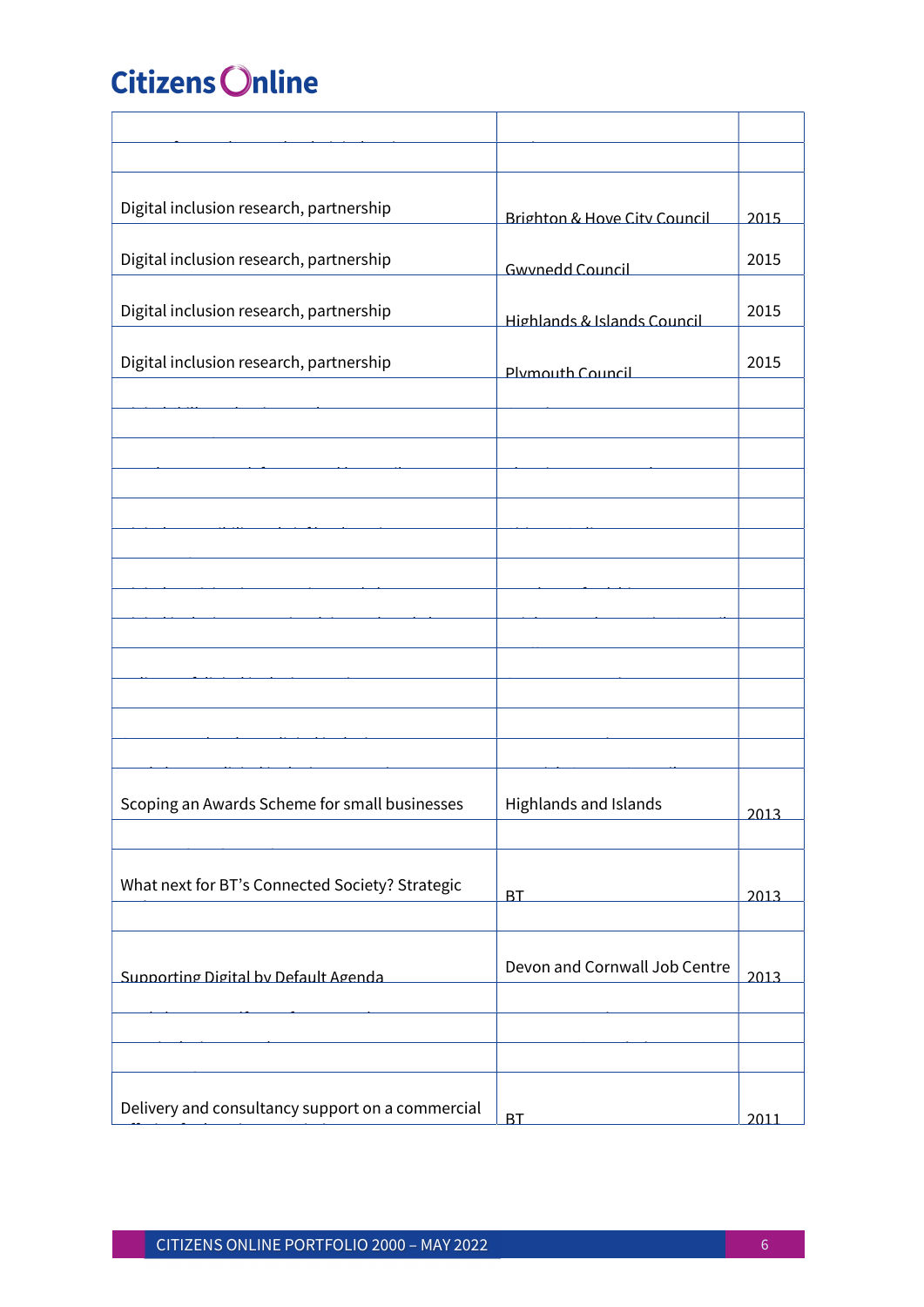| Consultancy on Digital Inclusion strategies for a                                                                                                       | <b>Glasgow Housing Association</b>                                        | 2011 |
|---------------------------------------------------------------------------------------------------------------------------------------------------------|---------------------------------------------------------------------------|------|
| Consultancy to develop a Digital Inclusion CSR                                                                                                          | <b>BT</b>                                                                 | 2010 |
| Focus group interviews on Virgin Media free                                                                                                             | e-Learning Foundation                                                     | 2009 |
| Support to develop bid to EC for inclusive e-                                                                                                           | Milton Keynes Council                                                     | 2009 |
| Digital Inclusion Advisor work for local authorities                                                                                                    | Regional Improvement and                                                  | 2009 |
|                                                                                                                                                         |                                                                           |      |
| Procurement support for pan Wales Communities                                                                                                           | Welsh Assembly Government                                                 | 2008 |
| EU e-inclusion initiative support for pan European<br>awards scheme and communications work with                                                        | <b>European Commission Director</b><br><b>General Information Society</b> | 2008 |
| Keeping IT in the family - children as educators<br>using informal comic based toolkit                                                                  | Digital Birmingham / British<br><b>Educational Communications</b>         | 2008 |
| Digital Exclusion Profiling of Vulnerable groups to<br>assess the role of ICT in overcoming disadvantage                                                | Department of Communities<br>and Local Government (DCLG),                 | 2008 |
| A mapping and recommendation study of key<br>strategic Partners in the FE and Skills sector and<br>their influence on e-maturity and embedding ICT,     | Becta                                                                     | 2007 |
| Investigating the potential of ICT to raise the<br>attainment and aspirations of disadvantaged and<br>disaffected young people. With LSE and e-Learning | <b>Becta</b>                                                              | 2007 |
| Swindon Borough Council digital strategy                                                                                                                | Swindon Borough Council                                                   | 2007 |
| Storyboards to promote intergenerational teaching                                                                                                       | Microsoft / Digital Birmingham                                            | 2007 |
| Developing sustainable cost recovery approaches<br>for the Investing in Communities' Laptop Loan                                                        | Greater Cambridge Partnership                                             | 2007 |
| Norfolk digital challenge bid, an inclusion and                                                                                                         | Norfolk County Council                                                    | 2006 |
| Inclusion Through Innovation, using technology to                                                                                                       | <b>Cabinet Office</b>                                                     | 2005 |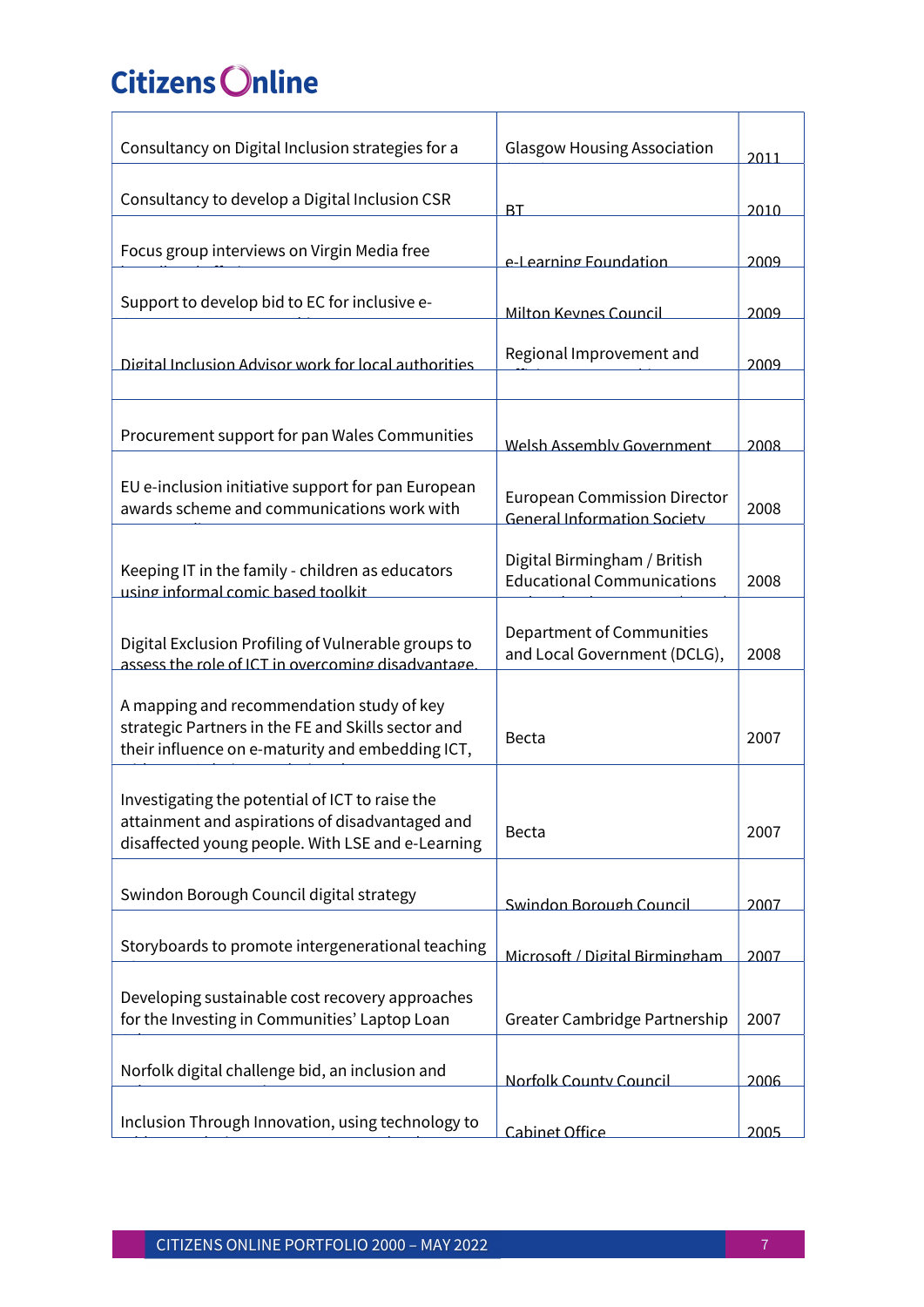| Everybody Online Hub, to disseminate and                                                                 |                                   |      |
|----------------------------------------------------------------------------------------------------------|-----------------------------------|------|
| communicate digital inclusion thinking and activity                                                      | Microsoft                         | 2005 |
|                                                                                                          |                                   |      |
| Accessible Access Channels - highly interactive                                                          |                                   |      |
| workshops to create dialogue on customer centric                                                         | IDeA - Improvement and            | 2005 |
|                                                                                                          | Develonment Agency                |      |
| Home Computer Initiative tender management (tax                                                          | Greater London Authority (GLA)    |      |
|                                                                                                          |                                   | 2005 |
| Communities@One concept bid: using ICT in 27                                                             |                                   |      |
|                                                                                                          | Welsh Assembly Government         | 2005 |
| Exclusion and e-Government, in partnership with                                                          |                                   |      |
| IECRC, survey review of local delivery of online                                                         | <b>IDeA</b>                       | 2005 |
|                                                                                                          |                                   |      |
| Intel EU marketing group brainstorm and                                                                  |                                   |      |
| interactive workshop, looking at the ageing                                                              |                                   |      |
| population as a market opportunity for product                                                           | Intel                             | 2004 |
|                                                                                                          |                                   |      |
| Digital Equality, in house review of activity on the                                                     | Citizens Online / Business In     | 2004 |
|                                                                                                          |                                   |      |
| Community Connections (award scheme) in depth                                                            |                                   |      |
| review of the scheme involving substantial                                                               | <b>BT</b>                         | 2003 |
|                                                                                                          |                                   |      |
| Awards development: 3 separate small grants                                                              |                                   |      |
| schemes aimed at community and schools ICT                                                               | AOL, TalkTalk, Microsoft          | 2003 |
| projects, instigation, project management and                                                            |                                   |      |
|                                                                                                          |                                   |      |
| London Internet Issues and Initiatives, examination                                                      | GLA, BT, LC, LDA, International   |      |
| of the impact on and use of the Internet by socially                                                     | Electronic Commerce Research      | 2002 |
| excluded groups in London                                                                                | Centre (De Montfort University,   |      |
|                                                                                                          |                                   |      |
| Digital Divide in a World City, review and<br>recommendations for research and strategy                  | GLA, LDA, LC, IECRC               | 2002 |
|                                                                                                          |                                   |      |
|                                                                                                          |                                   |      |
| EverybodyOnline: our major delivery programme of<br>25 3 year long digital inclusion projects, sponsored | <b>BT</b>                         | 2002 |
|                                                                                                          |                                   |      |
| Corporate Social Responsibility in the IT Sector                                                         |                                   |      |
|                                                                                                          | Microsoft                         | 2001 |
|                                                                                                          | <b>London School of Economics</b> |      |
| Online Freedom and Safety for Children:                                                                  | (LSE) & Institute for Public      | 2001 |
| nublication                                                                                              |                                   |      |
|                                                                                                          |                                   |      |

Realising Democracy Online: publication IPPR 2001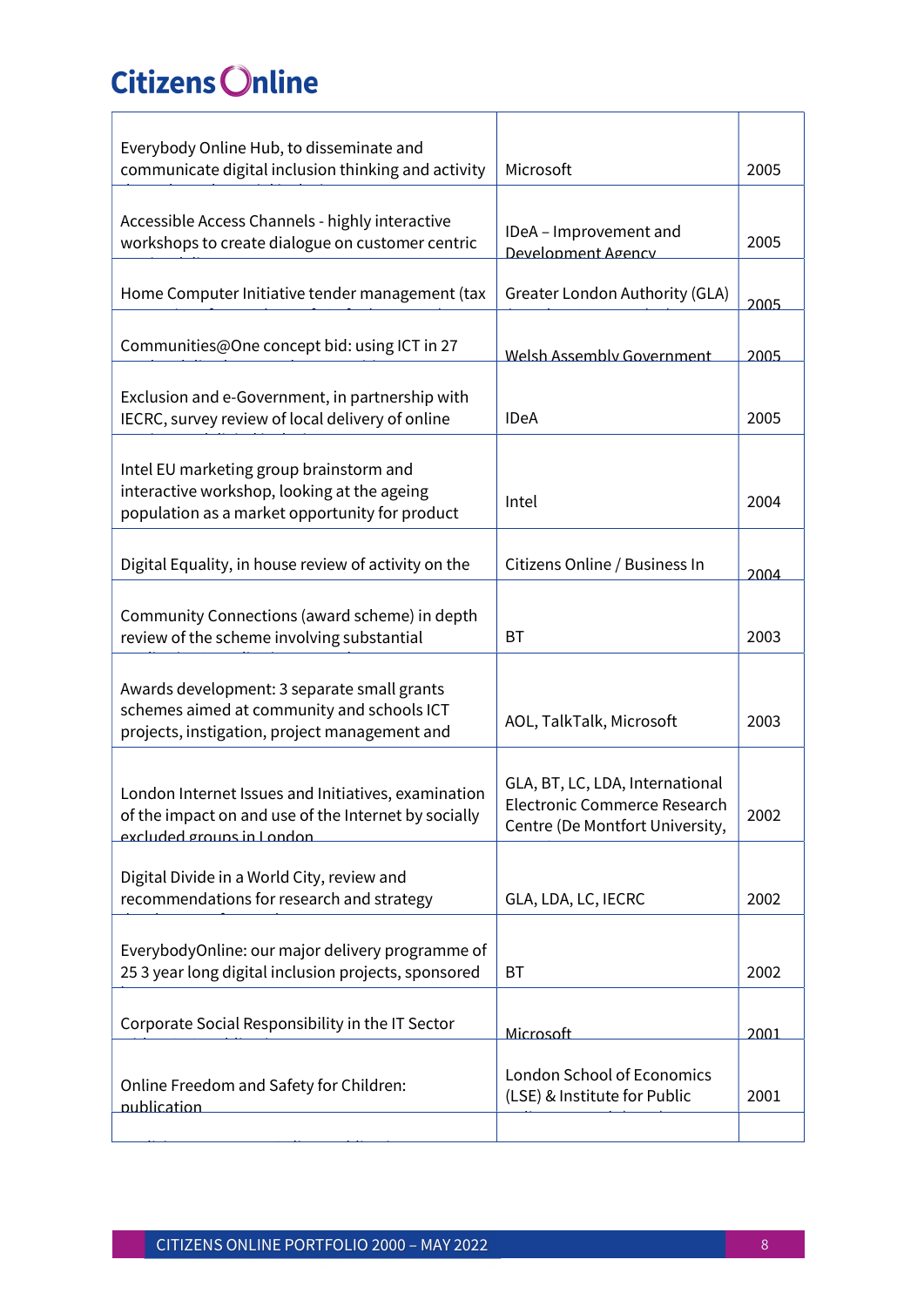Testimonials

| Universal Internet Access - a Realistic View: | IDDD |  |
|-----------------------------------------------|------|--|
|                                               |      |  |

SALLY MCMAHON, HEAD OF LIBRARY SERVICES, BRIGHTON & HOVE CITY COUNCIL

"Citizens Online helped us develop a strategy, a partnership and an army of trained Digital Champions now active in helping our residents with basic digital skills. Citizens Online have also helped establish and support a large partnership of local organisations who are engaged in digital inclusion activity now in a more coordinated and collaborative way."

#### DYLAN GRIFFITHS, ECONOMIC DEVELOPMENT PROGRAMMES MANAGER, GWYNEDD **COUNCIL**

"Citizens Online used their Baseline Evaluation process to help us find where our real digital inclusion issues were in the county. This made all the difference in our being able to target help to where it was needed. We've used the process to inform and help deliver our Tackling Poverty Action Plan."

#### NEIL JOHNSTONE, PROJECT MANAGER, MENTER MÔN

"We appointed Citizens Online to undertake a benchmark study on digital inclusion on Anglesey. They were at all stages of the process highly professional and extremely approachable. They oversaw an interactive and informative series of workshops with a combination of relevant expertise and good people skills. We have every confidence that they have delivered an excellent report and would not hesitate to work with them again in the future."

#### PENNY SYDDALL –COMMUNICATIONS TEAM LEADER, SUPERFAST DORSET – DORSET **COUNCIL**

"Having Citizens Online looking over our shoulder for a year gave them an in-depth understanding of what we do in Dorset's Routes to inclusion programme. They led stakeholder meetings which brought people together and engaged them effectively in the issues of digital inclusion. The maps provided us with insight into particular client